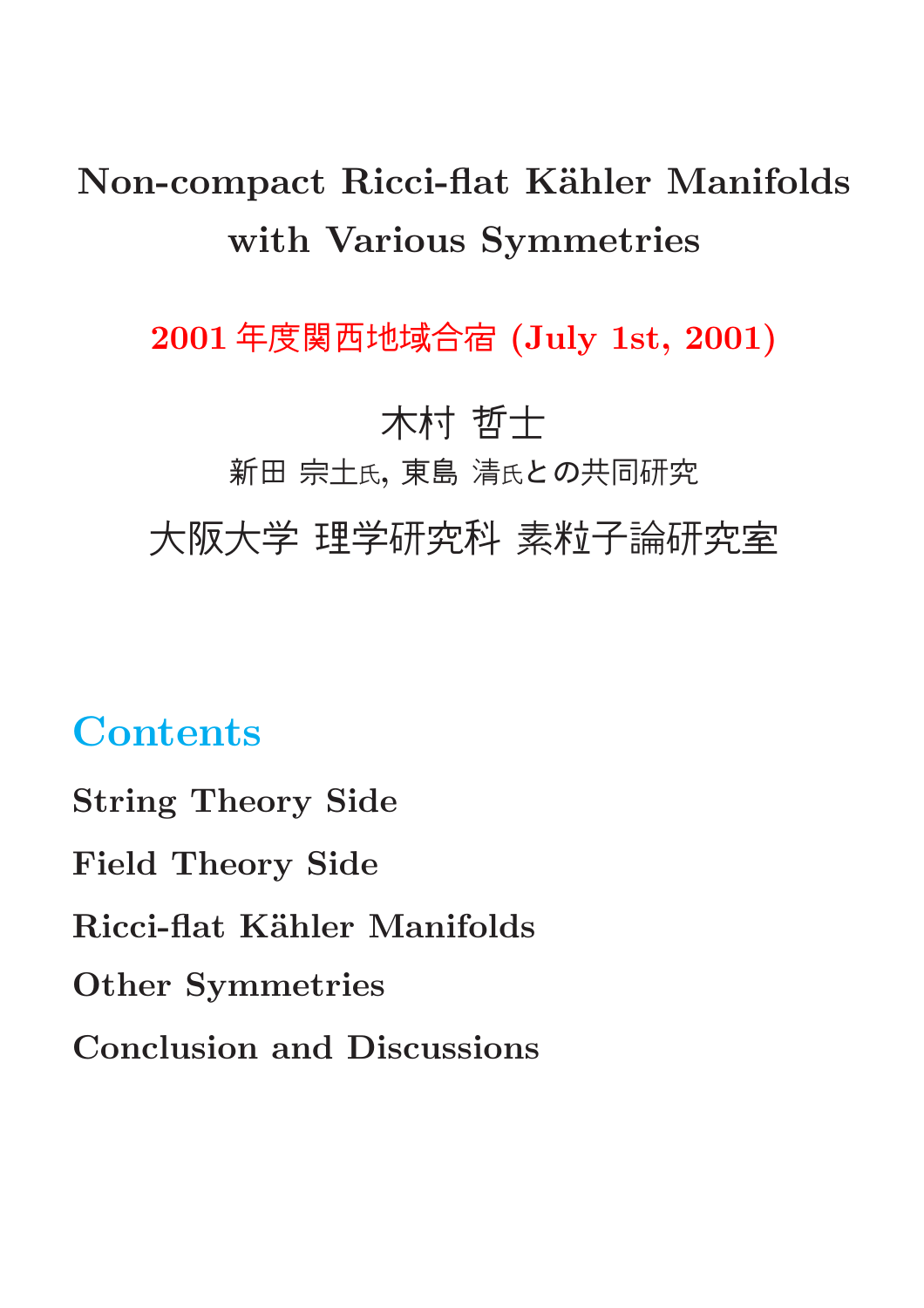### String Theory Side

 $\text{Superstring} = 10$  $\mathrm{Standard\ Model} = 4$ ) ⇒ 時空のコンパクト化 ??

まだ誰もその証拠を見付けていない

⇓  $\mathcal{M}_{10} \longrightarrow \mathcal{M}_4 \times \mathcal{M}_6$  と(とりあえず)仮定

- $\mathcal{M}_4$ : flat Minkowski space-time  $(D = 4)$
- $\mathcal{M}_6$  : (compact) extra dimensions  $(D = 6)$

Supersravity 矮限 (α' → 0 limit) で

\n
$$
\mathcal{M}_4
$$
 に  $\mathcal{N} = 1$  SUSY が残ることを要語

 $\mathcal{M}_6$  = {Kähler manifold with first Chern class = 0} = Calabi-Yau Manifold

ゲージ群が  $SU(3)\times SU(2)\times U(1)$  を含んでいる 世代数が 3 にも「できる」 ← 機構が唯一ではない

(P. Candelas, G. Horowitz, A. Strominger and E. Witten, Nucl. Phys. B258 (1985) 46.)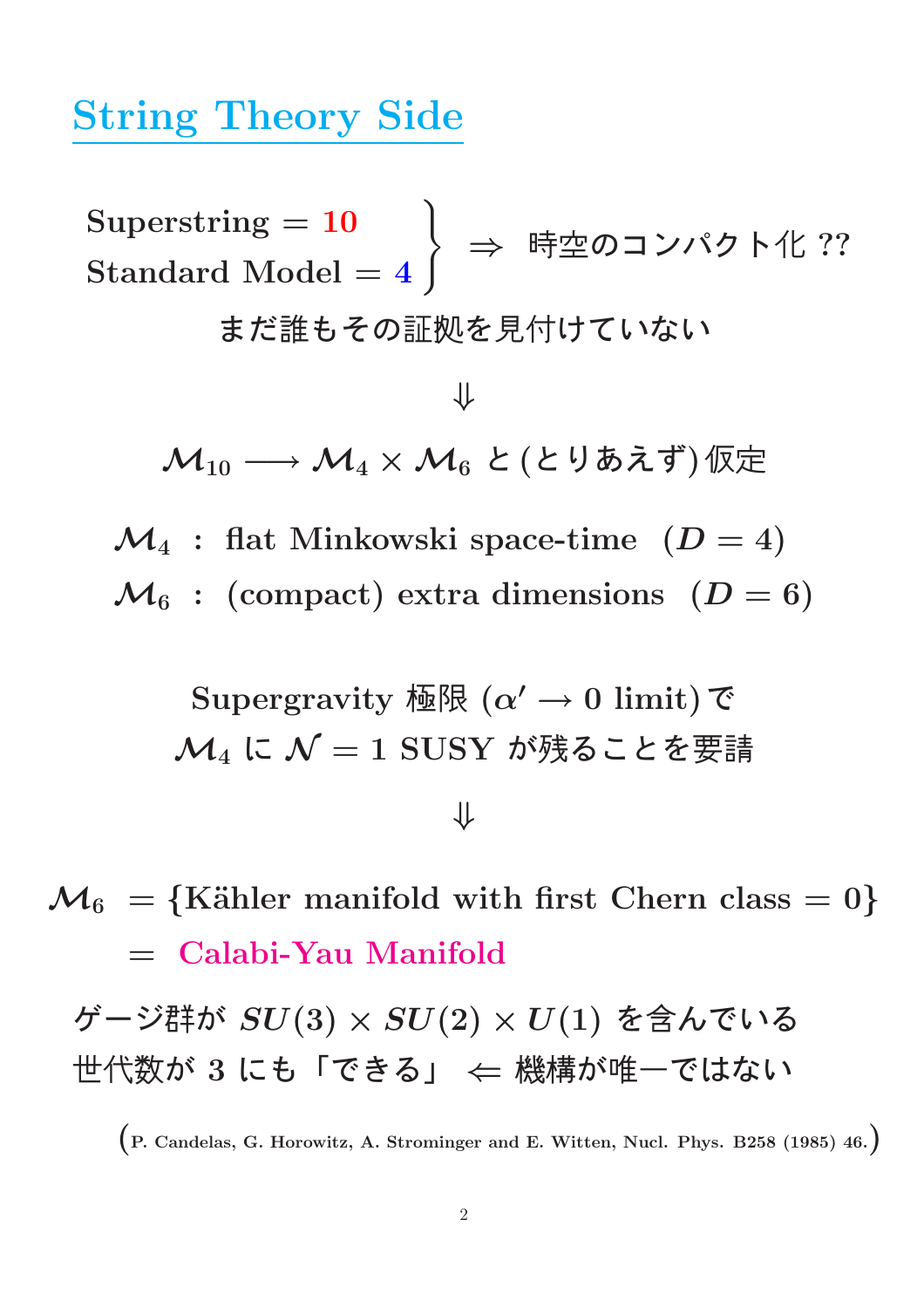### 量子論的にも world-sheet は共形不変であれ!

# $\mathsf{FRicci\text{-}flat}$ なら  $\alpha'$  展開の全てのオーダーで共形不変」  $(L.$  Alvarez-Gaumé and P. Ginsparg, Comm. Math. Phys. 102 (1985) 311.) ⇓ 「four-loop 以上では発散がでるから共形不変でない!」 (M. Grisaru, A. van de Ven and D. Zanon, Nucl. Phys. B277 (1986) 388.) ⇓ 「Kähler 計量を再定義すれば共形不変にできる」 (D. Nemeschansky and A. Sen, Phys. Lett. 178B (1986) 365.)

しかし,繰り込み群を用いて実際に確かめた人間はいない (P. Candelas は Mirror Symmetry などを用いて議論)

> Standard model などを導出する他の試み: Brane World Scenario Heterotic M-theory compactification などなど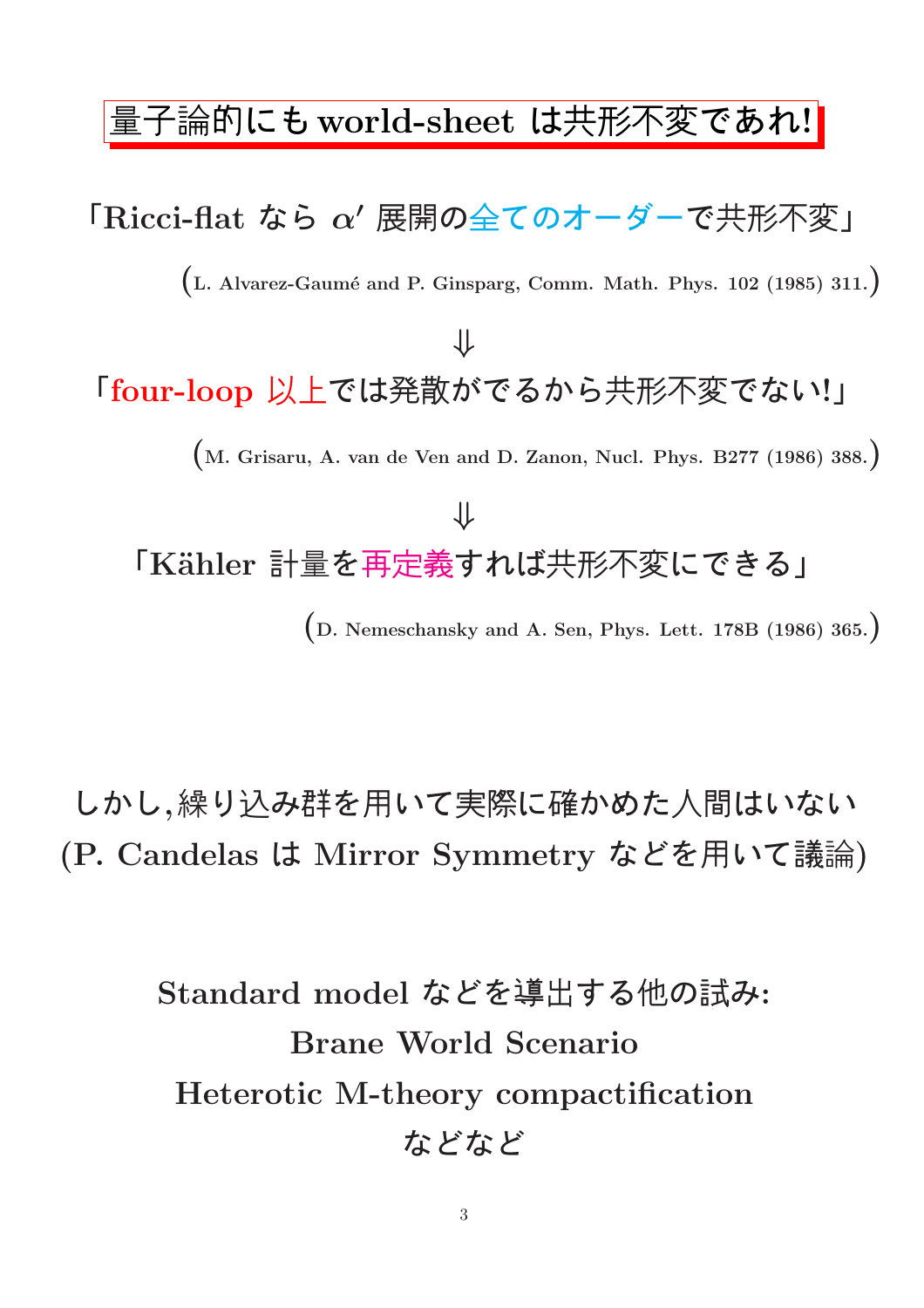Field Theory Side

 $D = 2$  NLSMs  $\iff$   $D = 4$  QCD (漸近自由性, mass gap, confinement etc.)

⇓

 $D = 2, \mathcal{N} = 2$  SNLSMs  $\iff D = 4, \mathcal{N} = 2$  SQCD  $( +$  compact Kähler etc.)

但し、compact Kähler 多様体の dynamics としては  ${\rm C}P^{N-1},\,G_{N,M}({\rm C}),\,Q^{N-2}({\rm C})$  しか知られていない

 $(K. Higashijima, T.K., M. Nitta and M. Tsuzuki, Prog. Theor. Phys. 105 (2001) 261.$ 

## Non-compact で Ricci-flat な Kähler 多様体はどんなものだろうか?

共形不変な NLSMs の新たな解の探求

Supergravity with non-compact symmetries 曲がった D-branes, M-brane 上の Yang-Mills の記述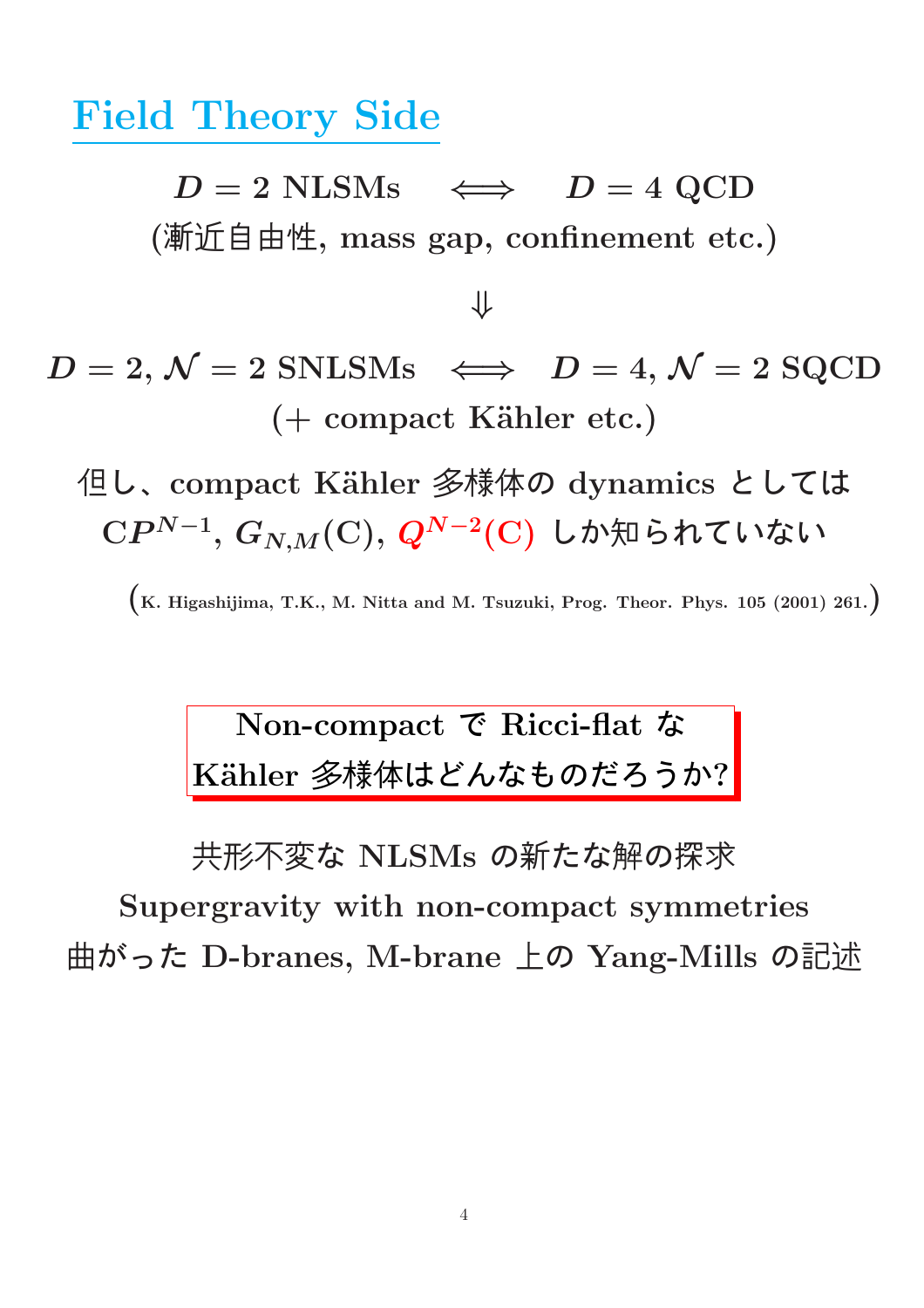#### $S = -$ 1  $4\pi\alpha'$ Z  $\mathcal M$  $d^2\xi\sqrt{-\gamma}\gamma^{ab}\partial_aX^\mu\partial_bX^\nu g_{\mu\nu}(X)$

| <b>STRING THEORY</b>             | <b>FIELD THEORY</b>             |
|----------------------------------|---------------------------------|
| $d=2$ world-sheet                | $d=2$ space-time                |
| $\mathcal{N}=2$ world-sheet SUSY | $\mathcal{N}=2$ space-time SUSY |
| conformal invariance             | conformal invariance            |
| $D=10$ space-time                | $D=10$ target space             |
| Poincaré invariance              | target isometry                 |
| coordinate dynamics              | nonlinear sigma model           |
| 1st quantized theory             | 2nd quantized theory            |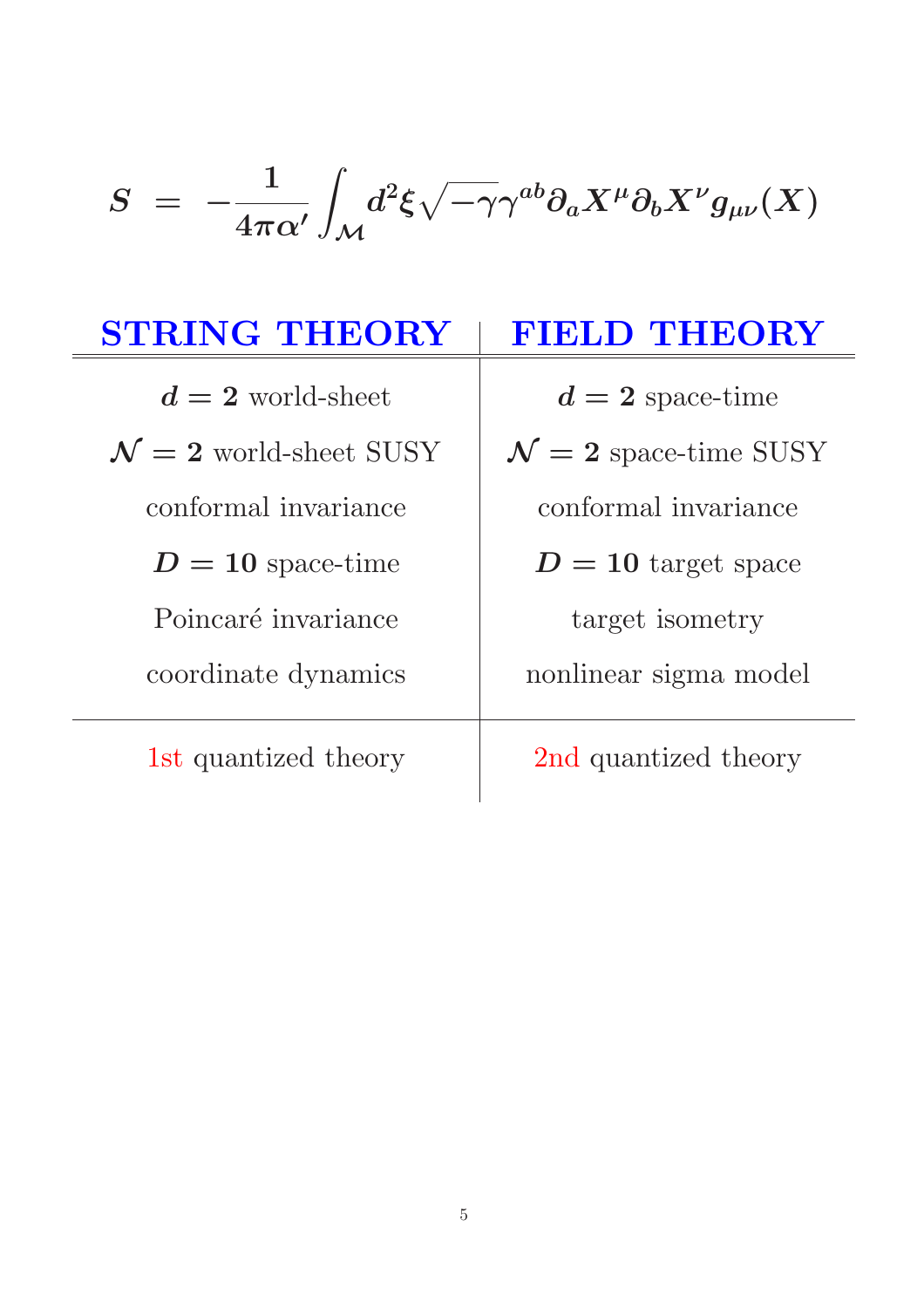### Ricci-flat Kähler Manifolds

(K. Higashijima, T.K. and M. Nitta, hep-th/0104184)  ${\cal L}$  = Z  $d^4\theta K(\vec{\phi},\vec{\phi}^\dagger)+\Big( \ \int\!d^2\theta \phi_0(\vec{\phi}^2-a^2)+\text{c.c.}\Big)$  $\rightarrow$ Z  $d^4\theta \mathcal{K}(\vec{\phi},\vec{\phi}^\dagger) \quad \text{[path integral~}$ で  $\phi_0$  消去]  $O(N)$  不変量:  $x = \vec{\phi}^{\dagger} \vec{\phi}$ Kähler 計量:  $g_{\mu \overline{\nu}}(\vec{\phi},\vec{\phi}^{\dagger})~=~\frac{\partial}{\partial \nu}$  $\partial\phi^\mu$ **∂**  $\partial\phi^{\nu*}$  $\mathcal{K}(\vec{\phi},\vec{\phi}^{\dagger})$  $\rm Ricci$  テンソル:  $R_{\mu \overline{\nu}}~=~-$ **∂**  $\partial\phi^\mu$ **∂**  $\partial\phi^{\nu*}$  $\log \det g$ Ricci 平坦条件 :  $R_{\mu\nu} = 0$ ⇓

$$
\left(\frac{d\mathcal{K}}{dx}\right)^{N-1} = \; c(N-1)\Big(\frac{1}{x^2-a^4}\Big)^{\frac{N-1}{2}} \int_{a^2}^x \! dt (t^2-a^4)^{\frac{N-3}{2}}
$$

 $N=2$ : Flat metric  $N = 3:$  Eguchi-Hanson instanton  $N = 4$ : Deformed conifold a: 多様体の特異点を除くパラメータ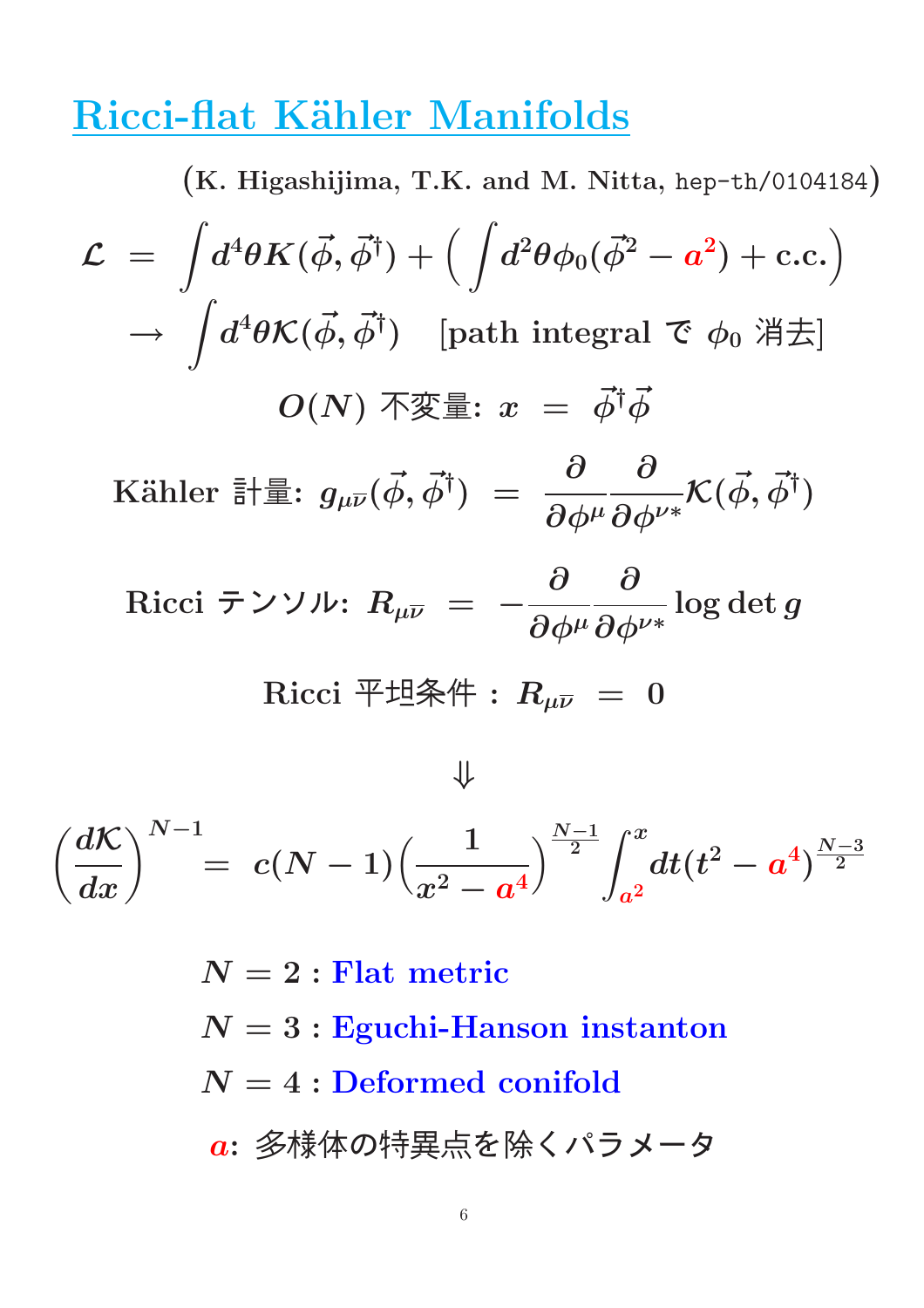# Other Symmetries (in preparation)

Hermitian Symmetric Spaces に Line Bundle を付加 Ricci 平坦な Kähler potential:

$$
L[CP^{N-1}] : \left(\frac{dK}{dX}\right)^N = \alpha e^{NX} + b
$$
\n
$$
L[G_{N,M}(C)] : \left(\frac{dK}{dX}\right)^{M(N-M)+1} = \alpha e^{NX} + b
$$
\n
$$
L[Q^{N-2}(C)] : \left(\frac{dK}{dX}\right)^{N-1} = \alpha e^{(N-2)X} + b
$$
\n
$$
L\left[\frac{SO(2N)}{U(N)}\right] : \left(\frac{dK}{dX}\right)^{\frac{N}{2}(N-1)+1} = \alpha e^{(N-1)X} + b
$$
\n
$$
L\left[\frac{Sp(N)}{U(N)}\right] : \left(\frac{dK}{dX}\right)^{\frac{N}{2}(N+1)+1} = \alpha e^{(N+1)X} + b
$$
\n
$$
L\left[\frac{E_6}{SO(10) \times U(1)}\right] : \left(\frac{dK}{dX}\right)^{17} = \alpha e^{16X} + b
$$
\n
$$
L\left[\frac{E_7}{E_6 \times U(1)}\right] : ? ? ?
$$

N が低いものはほとんど Eguchi-Hanson になる! b: blow up paramater (と思われる)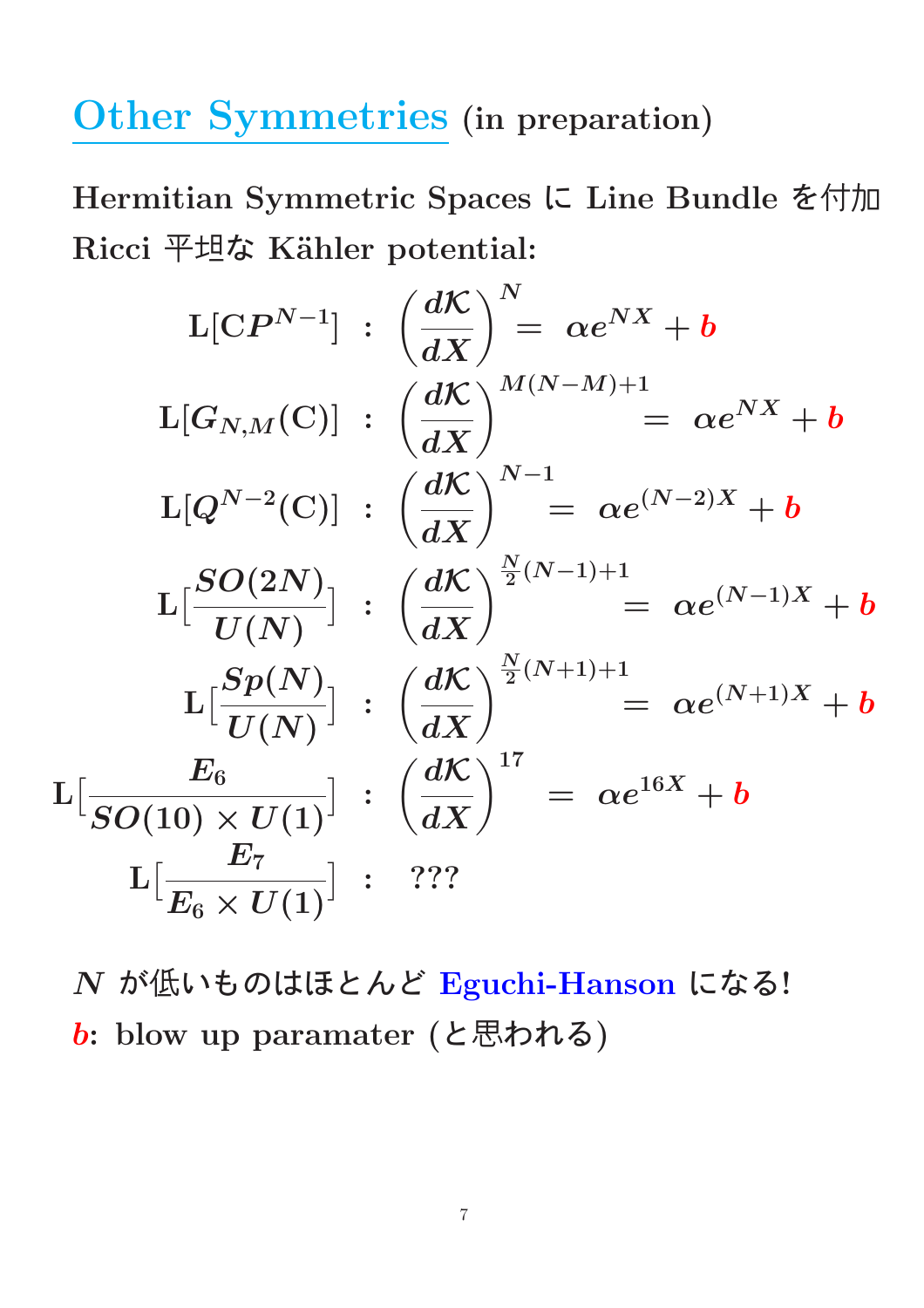### **Conclusion**

様々な対称性を持つ Kähler 多様体を構成 特に低次元数では Eguchi-Hanson instanton などを内蔵 Supergravity への応用が可能 ストリング理論への応用が可能

# Problems

特異点が解消されているのか未解決 完備であるのかまだ分かっていない SUSY NLSMs としての Wilson 的繰り込み群が未完成 共形場理論としての構成が成されていない